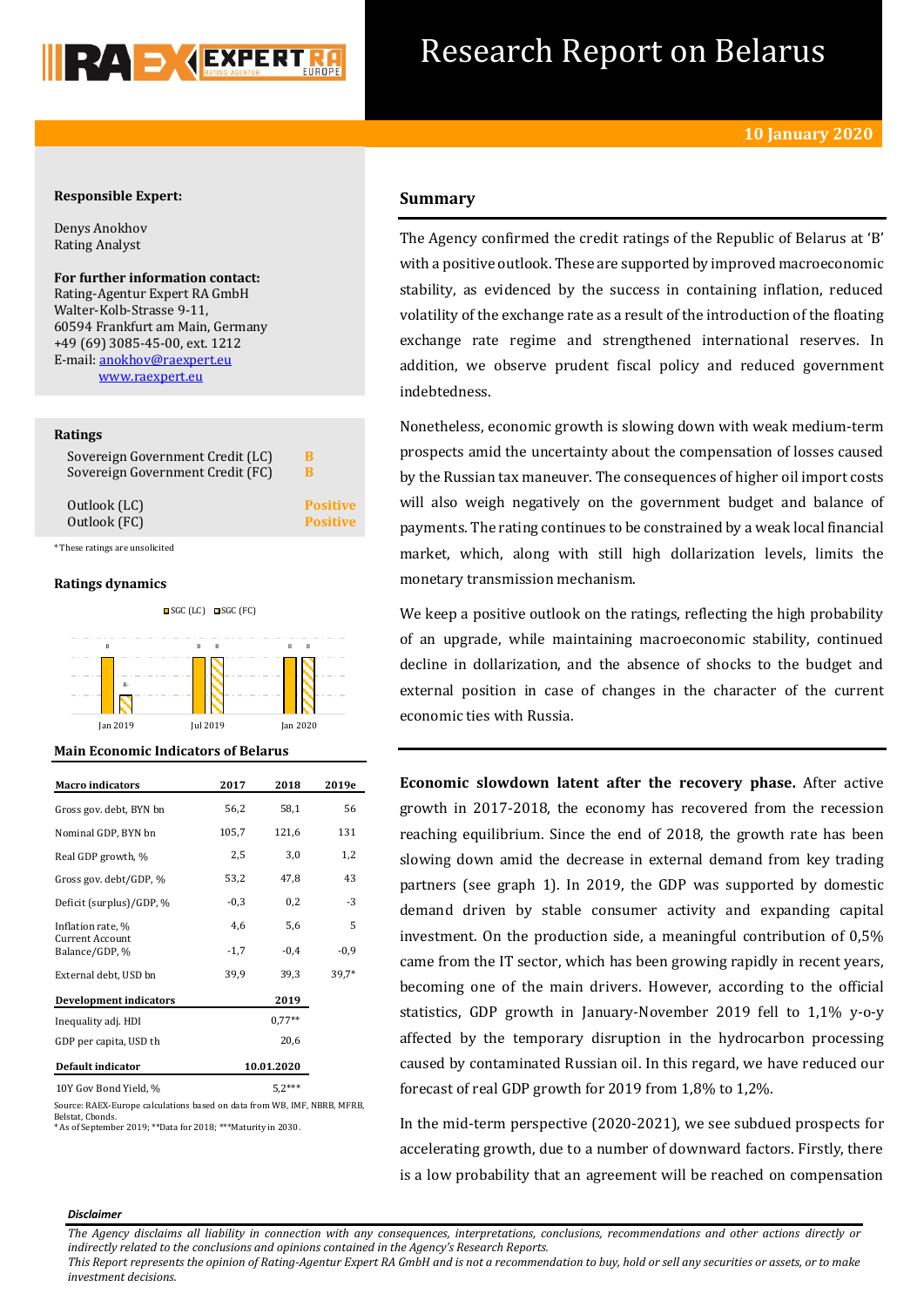**Graph 1:** Macroeconomic indicators, %



Source: RAEX-Europe calculations based on data from the IMF and Belstat

**Graph 2:** Government debt dynamics, %



Source: RAEX-Europe calculations based on data from the IMF, Ministry of finance of the Republic of Belarus (MFRB)

## **Graph 3:** Fiscal budget dynamics, % of GDP



Source: RAEX-Europe calculations based on data from the IMF, MFRB

for losses of refineries induced by Russia's tax maneuver<sup>1</sup>. According to the officials' estimates, from 2019 to 2024 the expected losses of refineries, if the world price of USD 60 per barrel remains, will amount to about USD 5,8 bn. Secondly, consumer activity will slow down as the growth of real disposable income of the population sinks and the deferred demand of households is depleted. Economic development is also constrained by long-term structural problems arising from the excessive footprint of the state covering almost 50% of the workforce and valueadded. The prevalence of inefficient and loss-making state companies combined with the absence of decisive reforms and privatization is holding back productivity growth and foreign investment inflows.

**Government debt is managed, however, significant currency risk persists.** The government's deleveraging continued in 2019. The strengthening of the BYN, the reduction of guarantees, and a conservative policy towards new borrowings, supported the reduction of the debt. Thus, as of 11M 2019, the repayment exceeded the volume of new borrowings. As a result, the government debt net of guarantees has decreased by 3,6% since the beginning of the year. The estimated ratio of gross government debt to GDP and budget revenues stands at 43% and 113% in 2019, compared to 47,8% and 119,9% in 2018, respectively (see graph 2).

The debt service was manageable in 2019 despite the disruption of planned tranches by Russia and the EFSD<sup>2</sup> for a total amount of USD 800 m. In 2020, the expected disbursements and servicing were favorably estimated at 5,8% of GDP; however, the authorities will be under pressure from the shrinking capacity of the budget and uncertainty of the further bilateral support from Russia. Nevertheless, the government feels confident in its creditworthiness, being able to place bonds on foreign and domestic markets, and having a liquidity buffer in the form of accumulated FX reserves, which have increased by 32% since the beginning of 2019.

In the medium term, we anticipate moderate growth of the government indebtedness, as there are plans to increase the loan for the construction of the Belarusian NPP3. Along with that, we emphasize high exposure to currency risks given the share of FX obligations, which amount to more than 91% of government debt. The depreciation of the national currency may lead to an increase in budget expenditures for debt servicing. Besides, the risks of potential materialization of contingent liabilities in case of a

# *Disclaimer*

**.** 

*The Agency disclaims all liability in connection with any consequences, interpretations, conclusions, recommendations and other actions directly or indirectly related to the conclusions and opinions contained in the Agency's Research Reports.*

*This Report represents the opinion of Rating-Agentur Expert RA GmbH and is not a recommendation to buy, hold or sell any securities or assets, or to make investment decisions.*

<sup>1</sup> See our research report from 18 January 2019[: https://www.raexpert.eu/reports/Research\\_report\\_Belarus\\_18.01.2019.pdf](https://www.raexpert.eu/reports/Research_report_Belarus_18.01.2019.pdf)

<sup>2</sup> The Eurasian Fund for Stabilization and Development.

<sup>3</sup> Belarussian nuclear power plant.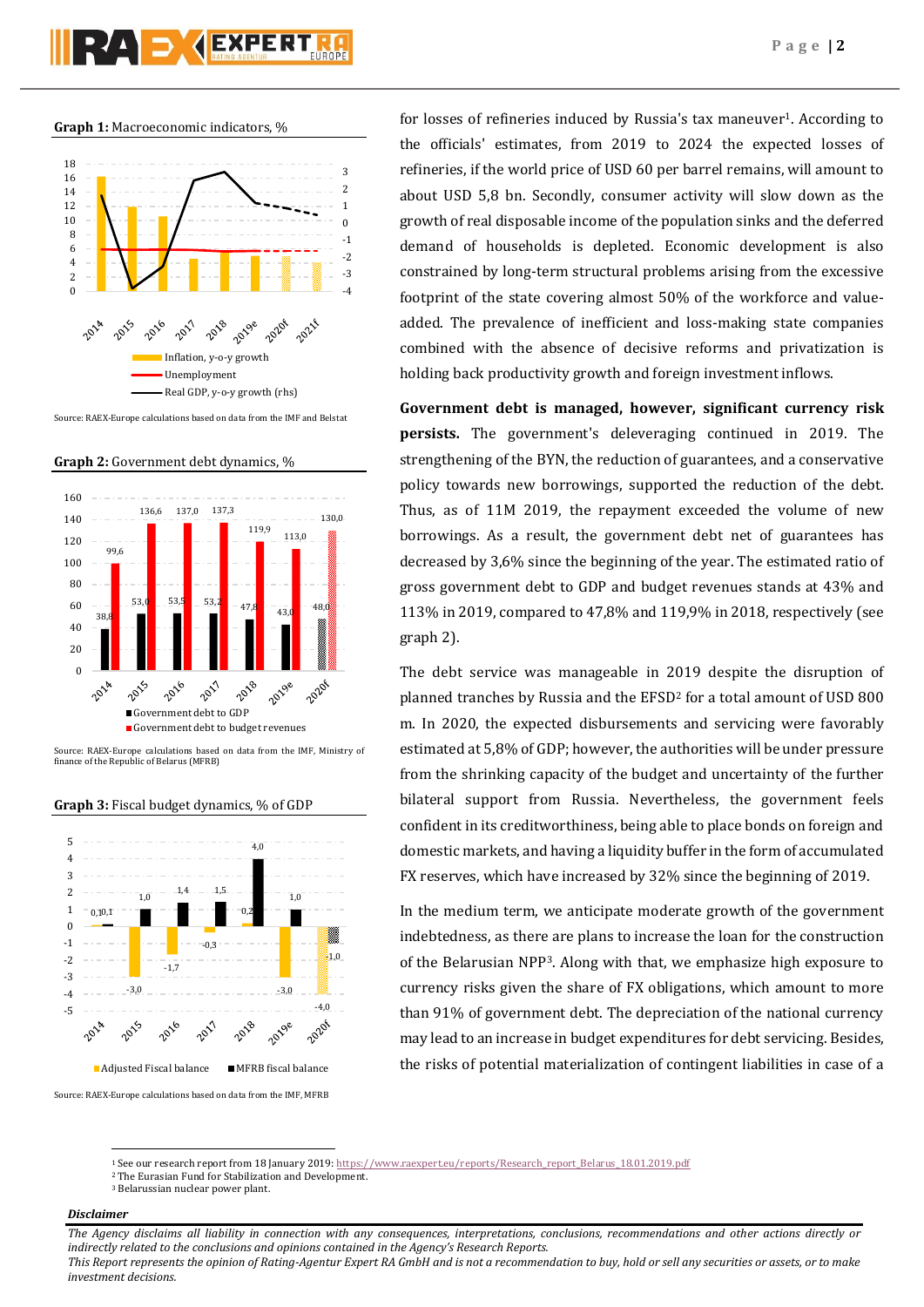

**Graph 5:** Financial dollarization, % of total



Source: RAEX-Europe calculations based on data from the NBRB

**Graph 6:** Financial soundness indicators, %



Source: RAEX-Europe calculations based on data from the IMF, NBRB \*Starting from 1 April 2018 NBRB changed the rules and definitions for the nonperforming loans and assets in order to harmonize them with the internationally accepted principles.

deterioration of the financial condition of state-owned banks and enterprises remain.

**Neutral fiscal policy with a shift to deficit.** At the beginning of 2019, the planned execution of budget revenues was jeopardized by lower export customs duties on oil products. However, favorable revenues from potash exports and the recovery of oil refining volumes had a compensatory effect. In these conditions, the fiscal policy was neutral and we observe improving fiscal expenditure management with reduced government guarantees and subsidies and conservative implementation of infrastructure projects.

Given the current situation, we expect the officially declared consolidated budget net of off-balance expenditures, to remain moderately in surplus at 1% of GDP in 2019. However, taking into account investments in Belarussian NPP (planned at 3-3,5% of GDP in 2019) and off-balance expenditures, the adjusted consolidated budget deficit may reach 3% of GDP (see graph 3). We anticipate that the state of public finances in the medium term may deteriorate caused by the negative impact of the Russian tax maneuver on oil revenue, which was the main source of government debt repayment.

**Decrease in dollarization and maintaining the stability of the banking system.** The banking sector maintained the previous year's dynamics, with total assets growing by 8,1% y-o-y as of 3Q 2019, still driven by active lending in the retail segment. However, corporate lending lags far behind and the size of the banking sector remains depressed, with estimated assets at 59% of GDP in 2019 (see graph 4). Concentration risks persist, as the three largest banks comprise just over 60% of total assets, and the share of state-owned banks is elevated at 62% as of September 2019.

Along with that, we emphasize the positive accelerated decline in dollarization, yet it is still one of the highest in the region at 56% of deposits and 45% of loans for 3Q 2019 (see graph 5). The financial soundness indicators remain robust with capital adequacy ratio at 18,4%, and stable profitability with ROA at 1,7% as of September 2019. The share of non-performing loans stabilized at around 5% due to the improvement in the quality of private banks' portfolios (see graph 6). However, we consider the real quality of loans to be worse than officially stated given the high concentration on state-owned companies whose troubled loans are covered by the government.

**Prudent and efficient monetary policy, although the transmission mechanism still limited.** Over the past few years, the monetary

## *Disclaimer*

*This Report represents the opinion of Rating-Agentur Expert RA GmbH and is not a recommendation to buy, hold or sell any securities or assets, or to make investment decisions.*

*The Agency disclaims all liability in connection with any consequences, interpretations, conclusions, recommendations and other actions directly or indirectly related to the conclusions and opinions contained in the Agency's Research Reports.*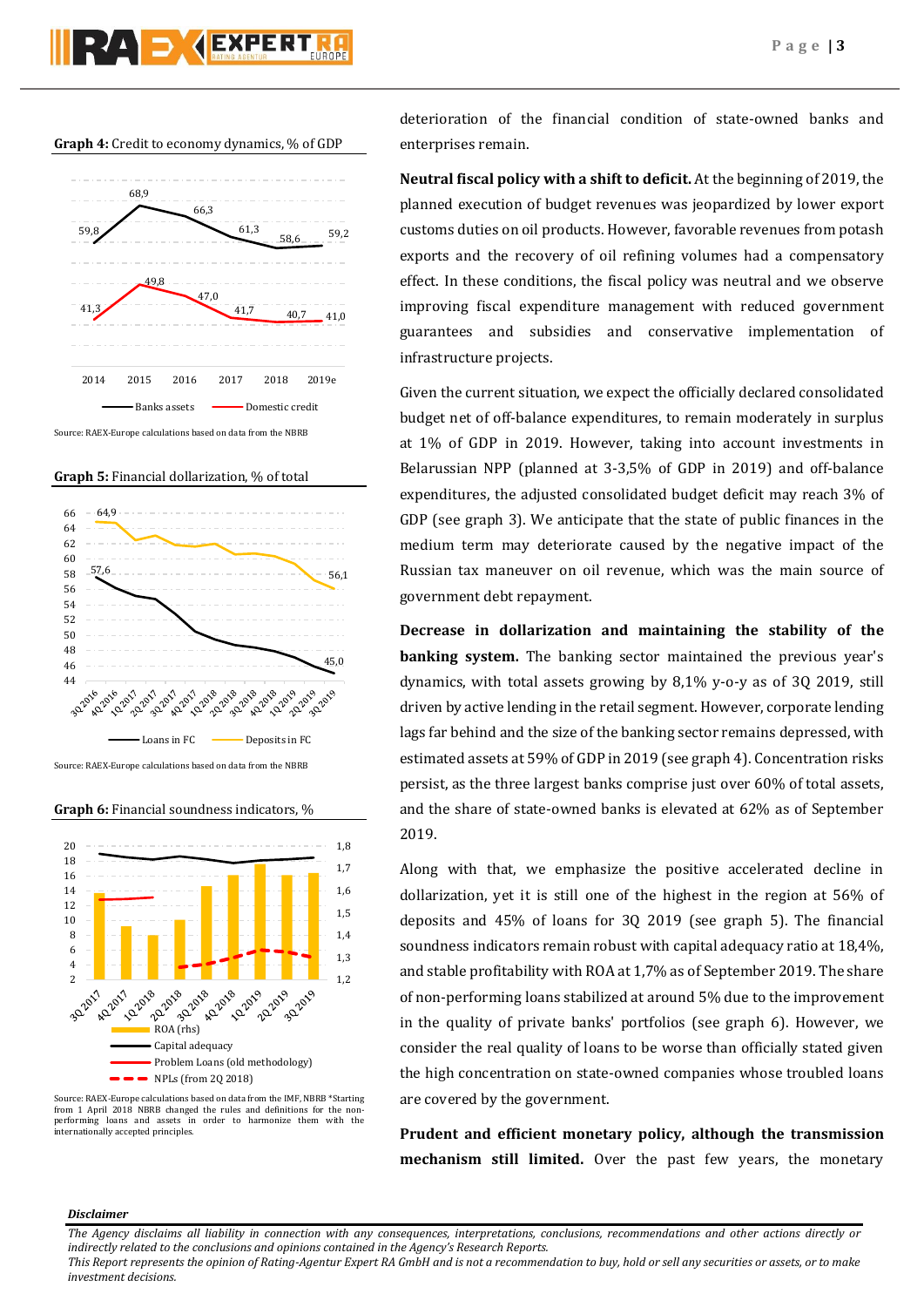





**Graph 8:** International reserves structure and dynamics, USD m



Source: RAEX-Europe calculations based on data from the IMF, NBRB

authorities have made significant progress in achieving price stability by adhering to inflation targeting, a floating exchange rate regime, liberalization of currency legislation and abandonment of preferential directive lending to SOEs. After a slight spike at the end of 2018 – 1H 2019, inflation is gradually returning to 5%, driven by moderate dynamics of domestic demand. As a result, the National Bank of the Republic of Belarus (NBRB) has switched its policy from a neutral measure to an accommodative stance, reducing the refinancing rate twice from 10% to 9% (see graph 7).

We anticipate inflation to be around the 5% target in 2020 on the back of subdued domestic demand, neutral fiscal policy and less external pressure on prices. However, a number of factors, such as high dollarization, a shallow capital market, and a weak banking sector, limit the effectiveness of the monetary transmission mechanism.

**The risk to the external position comes from the uncertainty in relations with Russia.** The considerable strengthening of international reserves is a positive signal to reduce the volatility of external positions and mitigate possible shocks. Thus, international reserves have grown by 32,4% over the year, reaching USD 9,4 bn as of December 2019 (see graph 8). In the absence of a current account surplus, the main sources of reserves' growth were purchases of foreign currency by the NBRB and the increase in gold prices. We estimate the country's international reserves to cover 2,5 months of imports of goods and services.

Although the global economy slowed down and exports contracted in the first half of the year due to oil industry shocks<sup>4</sup>, the trade balance is expected to be positive in 2019. Exports were supported by favorable prices and demand for potash fertilizers, as well as the buoyant IT sector, which has been steadily growing every year. According to our estimates, the current account deficit in 2019 will be up to 1% of GDP with the expansion in the medium term to 3-4% of GDP considering the rising oil import prices, acceleration of spending on Belarusian NPP (see graph 9).

We assess uncertainty in integration negotiations and current economic issues with Russia as the main current risk for the external position. This concerns both possible compensation of losses from the tax maneuver and agreements on prices of oil and gas supplies. Given the strong dependence on Russia, the change in the format of bilateral relations will harm the Belarusian economy. Moreover, as Russia is the main creditor, the debt position remains highly sensitive to the relationship between the two countries.

<sup>4</sup> The contamination of the oil in Druzhba pipeline and the implementation of the Russian tax maneuver.

# *Disclaimer*

**.** 

*investment decisions.*

*The Agency disclaims all liability in connection with any consequences, interpretations, conclusions, recommendations and other actions directly or indirectly related to the conclusions and opinions contained in the Agency's Research Reports. This Report represents the opinion of Rating-Agentur Expert RA GmbH and is not a recommendation to buy, hold or sell any securities or assets, or to make*